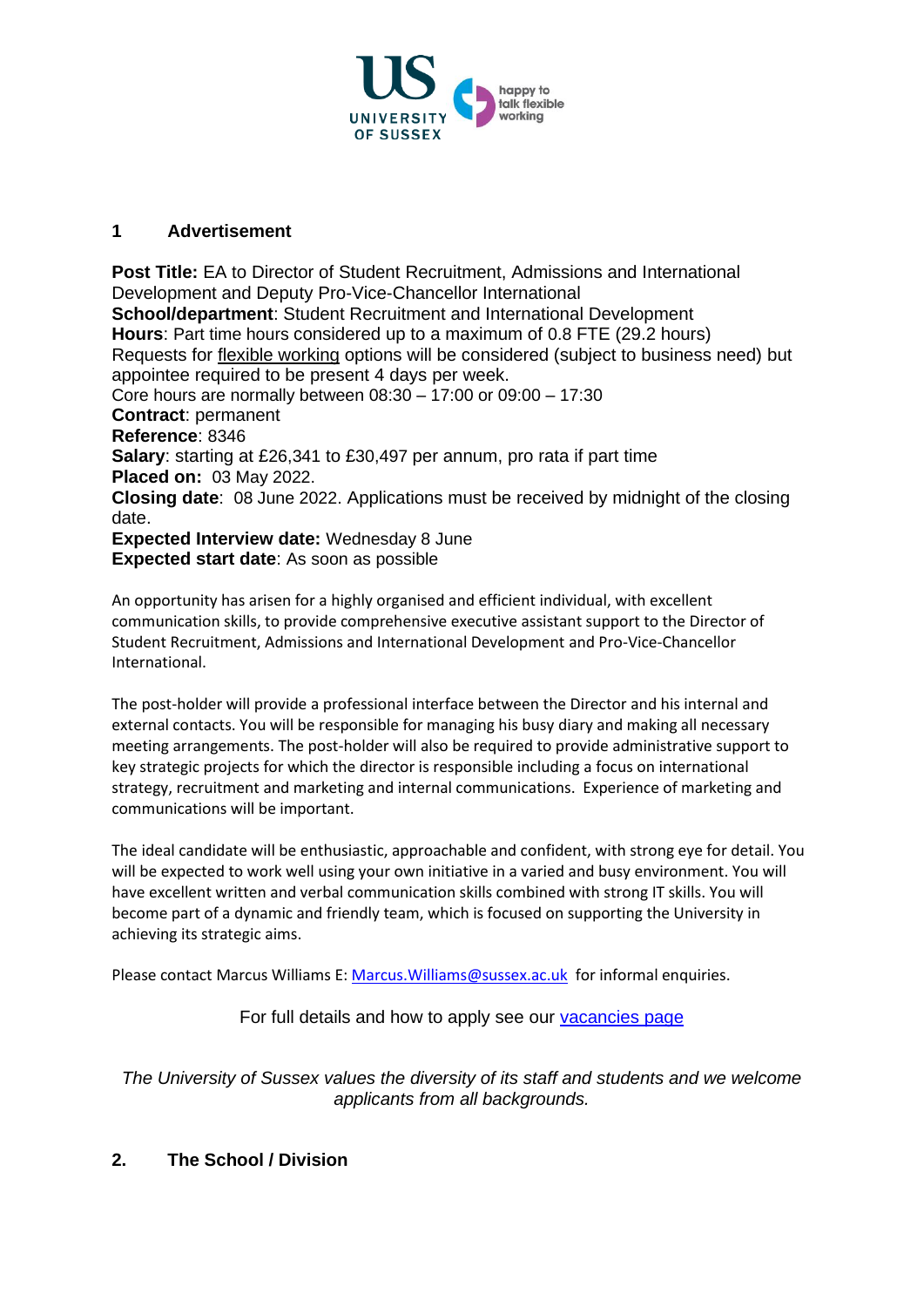Please find further information regarding the Division of Communications, Marketing and Advancement

### **3. Job Description**

Job Description for the post of: EA to the Director of Student Recruitment, Admissions and International Development and DPVC International

**Department:** Student Recruitment, Admissions and International Development

**Location:** Bramber House, Level 4

**Grade:** 5

**Responsible to:** Director of Student Recruitment, Admissions and International Development and Deputy Pro-Vice-Chancellor International

Administrative duties (60%):

#### **Administrative support**

- Diary management for the Director's office, DPVC International and senior members of student recruitment teams when required, including forward planning of workload, preparing relevant paperwork and taking minutes where necessary.
- Provide a professional interface between the Student Recruitment and Admissions functions and key internal and external contacts, proactively and efficiently addressing all queries
- Preparation of relevant paperwork for meetings attended by the Director of SRAID and DPVC International
- Responsible for monitoring the shared divisional equipment belonging to Recruitment and Admissions teams (laptops, iPads, conference phones etc.)
- Coordinating all Finance queries/processes and budgets on behalf of the Recruitment and Admissions teams and DPVC International; responsible for credit card reconciliation for the Director, DPVC and submitting receipted returns to the Finance Department, acting as first point of contact for Finance colleagues re Purchase Orders, Agresso queries, monthly financial reporting, budget-setting processes etc.
- Support arrangements for staff recruitment in student recruitment and admissions teams including acting as a liaison point with HR administration and setting up new starters (IT account, PC, telephone, ID and access card).
- Maintenance of the computer-based and manual files relating to the work of the Director, DPVC International (and their functions) including confidential material.
- Crafting professional correspondence and receipt and dispatch of internal and external mail, particularly dealing with email.
- Arrangement of national and international travel when necessary.
- Typing, collation and circulation of committee papers as required.
- Arranging refreshments for meetings as required.
- Organising external visitors; planning meeting schedules, booking accommodation, briefing visitors and internal colleagues.
- Provision of assistance with the wider work of the Student Recruitment, Admissions and International Development office (e.g. arranging and supporting Team workshops or planning days etc.)
- Such other duties as may be assigned from time to time.
- Explaining issues and parameters to a range of individuals on all levels of the organisation or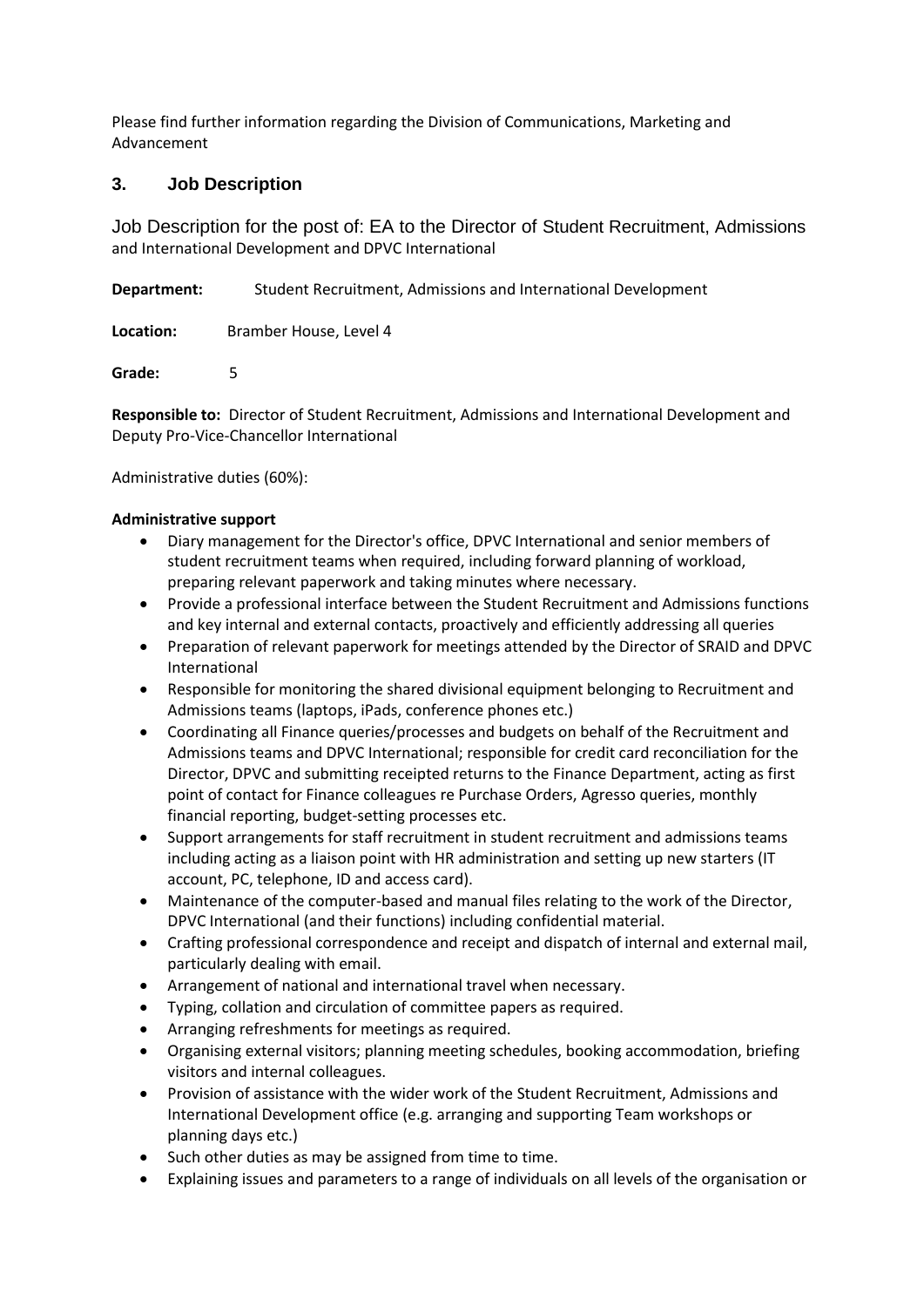from external.

- Using current software packages to create professional presentations
- Explaining complicated/involved procedures and policies
- Influencing and negotiating to achieve desired outcomes in sometimes challenging situations
- Liaising with clients/colleagues to build ongoing professional relationships
- Designing and drafting professional presentations of results of research including recommendations and conclusions
- Monitoring resource usage (e.g. expenditure against a budget)
- Setting up databases and establishing procedures for collecting data in order to be able to identify patterns and trends
- Selecting and designing complex questionnaires, survey methods or tests and interpreting the results
- Conducting enquiries into complex complaints or system failures and indicating where improvements are needed
- Using data to formulate options

Special Responsibilities (40%):

- To provide administrative support and coordination efforts (agendas, minutes, follow up actions) to key strategic projects as well as the International Executive Group, fortnightly Recruitment and Admissions Working Group and informal working groups that may be called by the Director or DPVCI from time to time.
- Leading small to medium size projects/initiatives as requested by the Director of SRAID or DPVCI which support the ongoing development of the University's strategy, delivery of APP objectives or International strategies
- Develop and maintain systems/mechanisms to support key divisional processes e.g. Risk Assurance Platform, Finance System etc.
- To undertake research/data searches and information collation, drafting proposals for approval by and as requested by the director, also producing analyses/reports for onward consideration and review

This job description sets out the current duties of the post that may vary from time to time without changing the general character of the post or the level of responsibility entailed.

#### **4. Person Specification**

SKILLS / ABILITIES

|                                                                                                                                                | Essential | <b>Desirable</b> |
|------------------------------------------------------------------------------------------------------------------------------------------------|-----------|------------------|
| Professional and engaged communications skills to include written, verbal<br>and interpersonal relationship development and negotiation skills |           |                  |
| Advanced and proven administrative skill set with high attention to detail                                                                     |           |                  |
| The ability to prioritise deadlines and deliverables                                                                                           |           |                  |